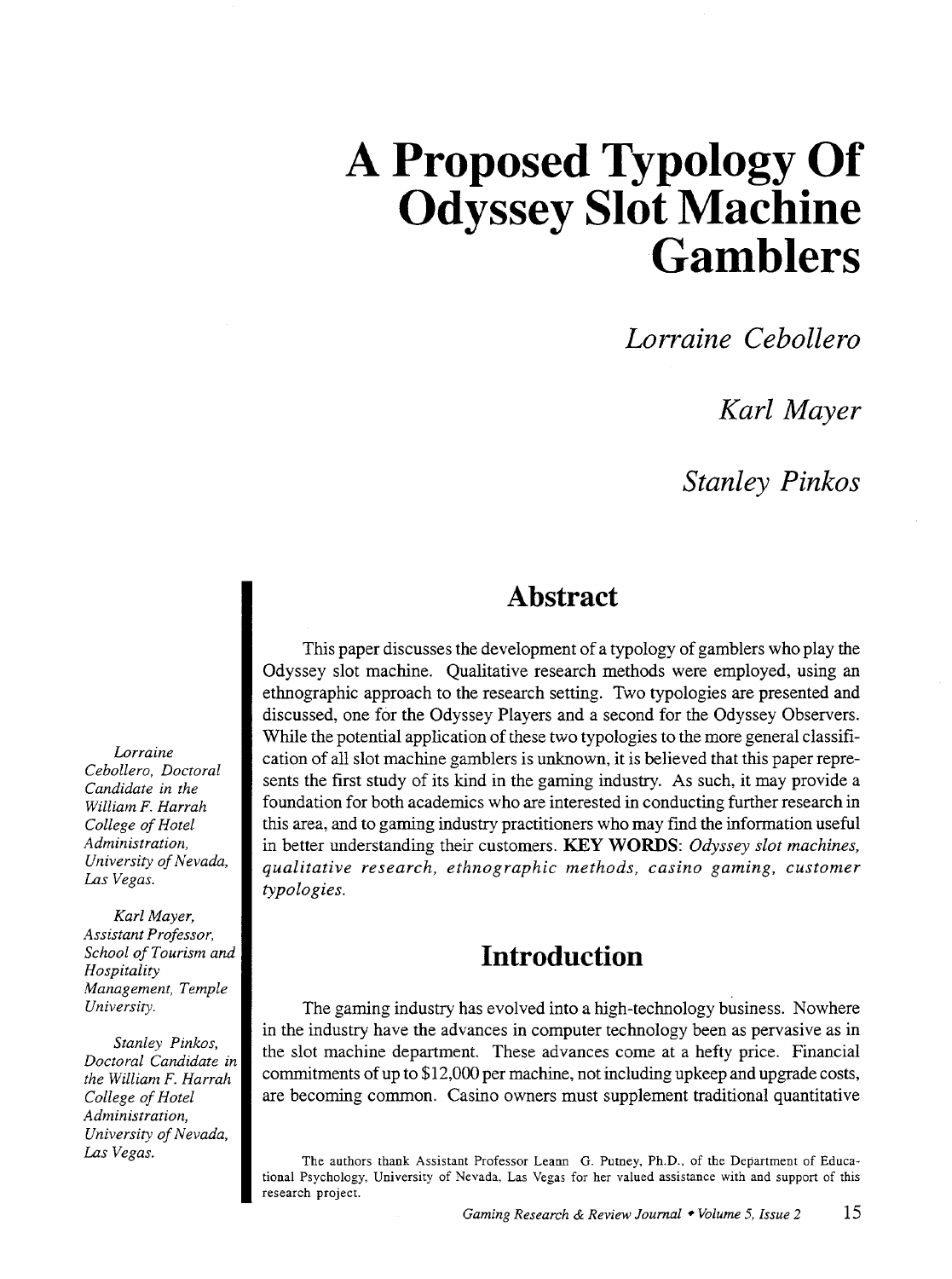data collection and analysis with research aimed at understanding the factors that contribute to how a customer will feel about new products.

The Odyssey slot machine represents a new product that was recently introduced to the gaming market. It was designed to be the "next generation" of slot machine, with elaborate video graphics capabilities. The Odyssey's video display is technologically advanced, which provides an unprecedented visual experience for the player. The typical Odyssey platform is that of a multi-game slot machine, which allows a player to select from any one of six different games of chance: 3 to 4 versions of poker, 2 reel slots, and 2 keno games. However, the Odyssey machine may also be purchased as a single game device if the casino requests such a configuration. Further, the Odyssey machine is a PC-based device, rather than a microprocessor board-based device. This distinction has apparently caused some casinos to be skeptical of the Odyssey's security (International Gaming Institute, 1997).

Players usually opt to play the machine by using traditional push buttons or by using the machine's touch-screen technology. Most traditional slot machines also give the player the option of pulling a slot handle (Brewer and Cummings, 1995). The Odyssey machines are equipped with a slot handle, but it can either be delivered as a functional device, or one that is only attached for appearances' sake, depending upon a casino's preference. Exhibit 1 summarizes the games that were available on each Odyssey machine in the casino research setting described below.

| MACHINE 1                              | MACHINE <sub>2</sub>                   | MACHINE <sub>3</sub>              |
|----------------------------------------|----------------------------------------|-----------------------------------|
| Wm-O-Meter                             | Wm-O-Meter                             | Wm-O-Meter                        |
| Phantom Belle Deuces Wild Deluxe Poker | Dazzling Diamonds (Slot)               | Dazzling Diamonds (Slot)          |
| Phantom Belle Jacks or Better          | Phantom Belle Jacks or Better          | Phantom Belle Jacks or Better     |
| Fort Knox (Slot)                       | Fort Knox (Slot)                       | Fort Knox (Slot)                  |
| Phantom Belle Double Double Poker      | Phantom Belle Double Double Poker      | Phantom Belle Double Double Poker |
| Star Spangles Keno                     | Phantom Belle Double Bonus Poker       | Phantom Belle Double Bonus Poker  |
| MACHINE <sub>4</sub>                   | <b>MACHINE 5</b>                       | MACHINE 6                         |
| Wm-O-Meter                             | Wm-O-Meter                             | Wm-O-Meter                        |
| Phantom Belle Deuces Wild Deluxe Poker | Phantom Belle Deuces Wild Dehixe Poker | Dazzling Diamonds (Slot)          |
| Phantom Belle Jacks or Better          | Phantom Belle Jacks or Better          | Phantom Belle Jacks or Better     |
| Fort Knox (Slot)                       | Fort Knox (Slot)                       | Fort Knox (Slot)                  |
| Phantom Belle Double Double Poker      | Phantom Belle Double Double Poker      | Phantom Belle Double Double Poker |
| Star Spangles Keno                     | Star Spangles Keno                     | Phantom Belle Double Bonus Poker  |
| MACHINE 7                              | MACHINE <sub>8</sub>                   | MACHINE <sub>9</sub>              |
| Wm-O-Meter                             | Wm-O-Meter                             | Wm-O-Meter                        |
| Phantom Belle Deuces Wild Deluxe Poker | Dazzling Diamonds (Slot)               | Dazzling Diamonds (Slot)          |
|                                        |                                        |                                   |
| Phantom Belle Jacks or Better          | Phantom Belle Jacks or Better          | Phantom Belle Jacks or Better     |
| Fort Knox (Slot)                       | Fort Knox (Slot)                       | Fort Knox (Slot)                  |
| Phantom Belle Double Double Poker      | Phantom Belle Double Double Poker      | Phantom Belle Double Double Poker |
| Star Spangles Keno                     | Phantom Belle Double Bonus Poker       | Phantom Belle Double Bonus Poker  |
| MACHINE 10                             | MACHINE 11                             | MACHINE <sub>12</sub>             |
| Wm-O-Meter                             | Wm-O-Meter                             | Wm-O-Meter                        |
| Phantom Belle Deuces Wild Deluxe Poker | Dazzling Diamonds (Slot)               | Dazzling Diamonds (Slot)          |
| Phantom Belle Jacks or Better          | Phantom Belle Jacks or Better          | Phantom Belle Jacks or Better     |
| Fort Knox (Slot)                       | Fort Knox (Slot)                       | Fort Knox (Slot)                  |
| Phantom Belle Double Double Poker      | Phantom Belle Double Double Poker      | Phantom Belle Double Double Poker |
| Star Spangles Keno                     | Phantom Belle Double Bonus Poker       | Phantom Belle Double Bonus Poker  |

Exhibit 1 Odyssey Slot Machines And Available Games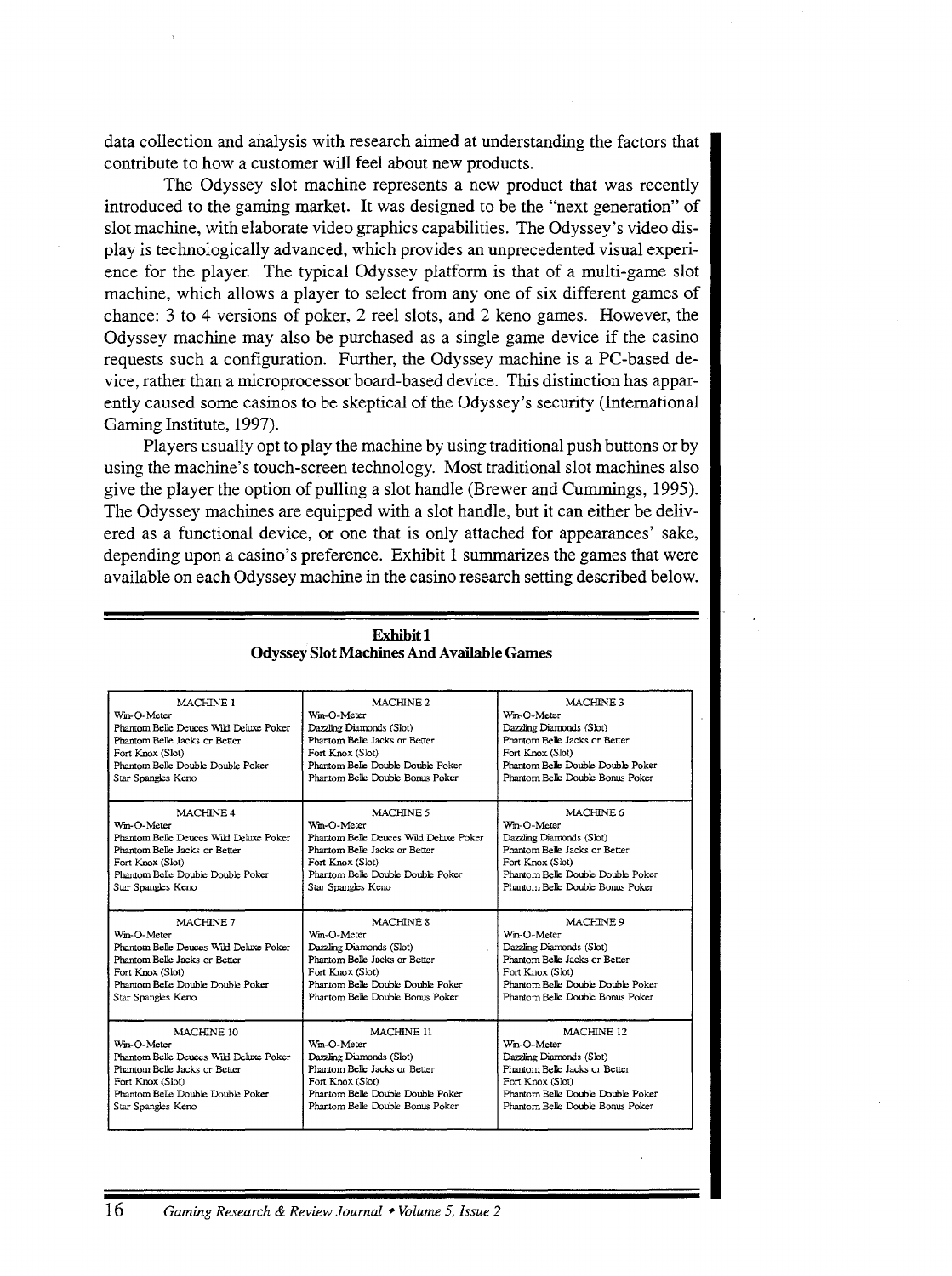During the time of this study, a large Las Vegas Strip casino (Casino), installed a bank of 12 Odyssey slot machines in a high traffic area as a test (Figure 1 shows the configuration of the Odyssey slot machines). Casino management agreed to provide the research setting for this study in order to examine certain issues about play on the Odyssey slot machines. However, due to the large size of the Casino, the 12 Odyssey machines represent only a minor aspect of overall slot machine play at the property. As of the time of this study, it was reported that the Odyssey slot machines in Las Vegas casinos were generally experiencing moderate-heavy levels of play, consistent with a pattern that is typical for new slot machine games that are introduced to the gaming market (International Gaming Institute, 1997).



#### Figure I. Odyssey Site

The goal of this research project is to describe the culture associated with Odyssey players at the Casino by using qualitative research methods. Through a combination of non-participant and participant observations, along with personal interviews and a review of proprietary videotapes from the Casino, the study examines gamblers' behavior while playing the slot machines. It is believed that no prior qualitative studies exist on this topic, either for traditional slot machines or for the Odyssey machines. Thus, the study should advance the general state of knowledge about customer behavior in the casino gaming industry.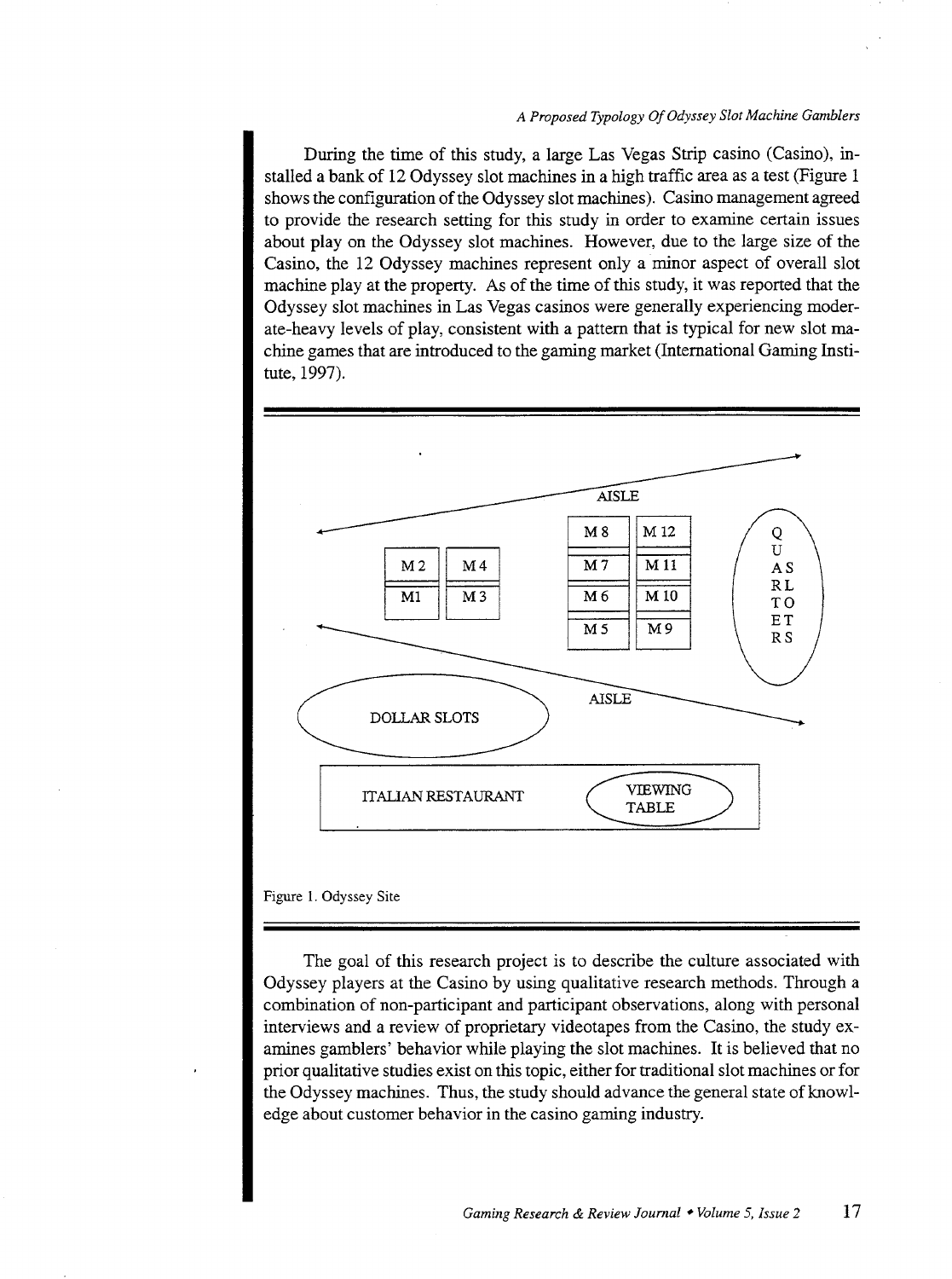#### **Background**

This project takes an ethnographic approach to studying the culture of the Odyssey slot machine players at the Casino. Since 1995, leading high-technology companies such as Intel, Hewlett Packard and Texas Instruments are increasingly

using design ethnography research to better understand "user environments" and, thus, to build better products (Rayner, 1997). For the last year or two, ethnography  $- a$ branch of anthropology that deals with the scientific description of cultures - has been gaining favor with other high-tech leaders. Some product marketing managers even insist that it is the use of qualitative research that gives them an edge in product design (Rayner, 1997).

Qualitative researchers observe customers, identify patterns in behavior and develop an understanding of why these patterns exist. This understanding is then used **Because of its focus on sociocultural patterns of action, ethnography gives primacy to the observation of behavior and speech events that occur naturally. Rather than asking people to comment about what they think they usually do or say, ethnographers prefer to observe them doing it.** 

to improve product design tailored to the customers' desires. Personal and cultural tastes, aspirations and attitudes have to be understood and factored into the design of new machines. Because of its focus on sociocultural patterns of action, ethnography gives primacy to the observation of behavior and speech events that occur naturally. Rather than asking people to comment about what they think they usually do or say, ethnographers prefer to observe them doing it. (Arnauld and Wallendorf, 1994).

Within the gaming industry, little collective knowledge exists as to why players choose to play certain types of slot machines, or how they behave while they play a slot machine. Although gaming literature is replete with studies of problem gambling and the psychology of problem gamblers, relatively little attention has been focused on the behavior of people who gamble simply for fun, to be entertained, or other reasons. This study, therefore, adds to a body of research aimed at better understanding non-pathological gambling behavior and the culture of gamblers.

Three recent studies that focus on the behavior of gamblers are particularly relevant to this study. Walker (1992a) examined the presence of irrational thinking on the part of video poker machine players by recording their speech acts while playing a machine. He also discusses social interaction aspects associated with playing video poker, including the unwritten social rules that govern the activity of playing poker machines. In another study, Walker (1992b) presented a sociocognitive theory of gambling behavior, and classified gamblers into distinct types based on their motivation for gambling. These types included occasional,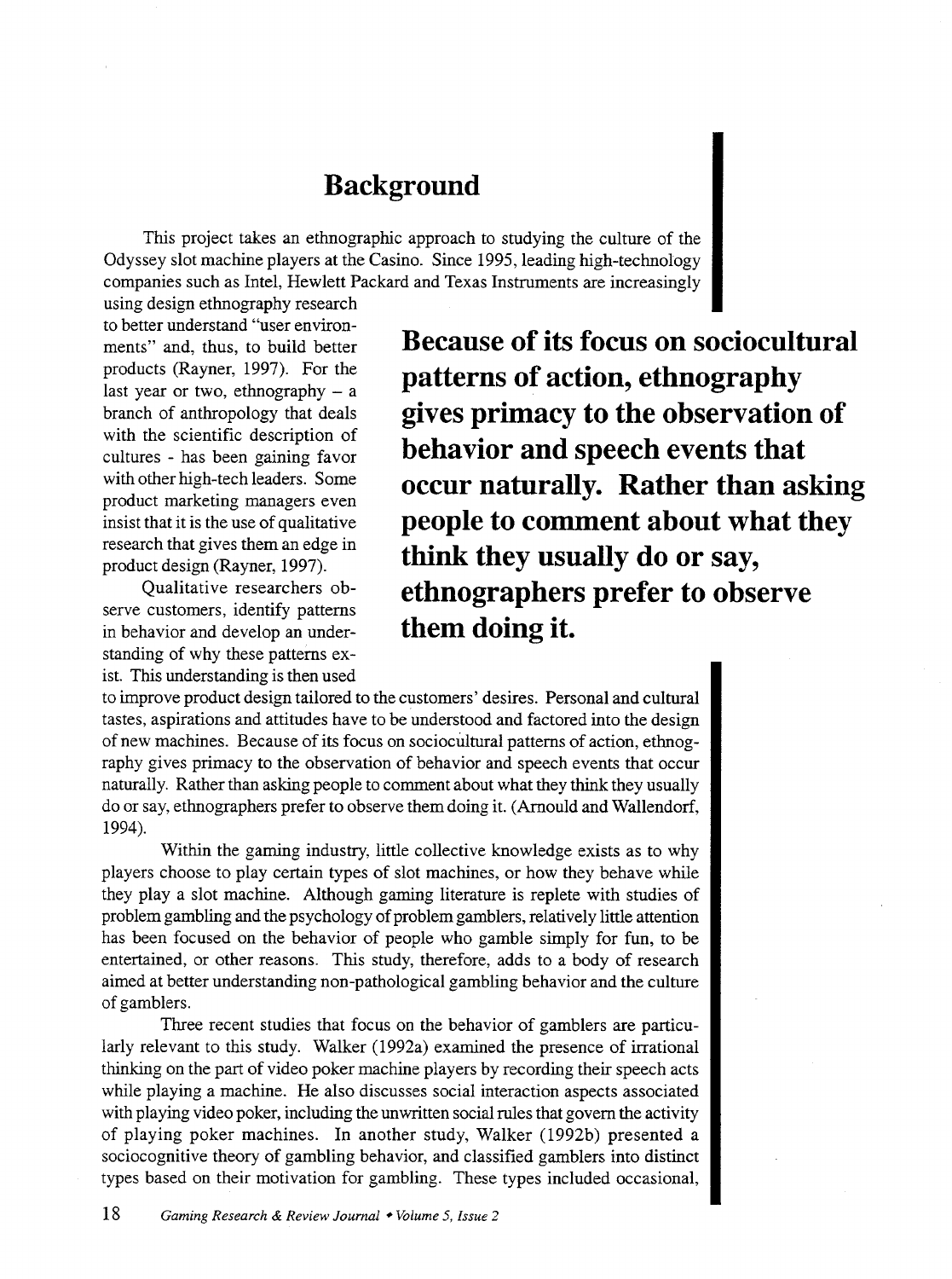regular, serious, and social gamblers. The third study (Griffiths, 1993) also discussed gambler behavior from a cognitive perspective. Griffiths used the "thinking aloud" method in an attempt to discern the underlying thought patterns and motivations of video machine players during their play. Under this approach, players were asked to verbalize every thought that came to their mind as they played. Their responses were recorded and analyzed to gain insight into their cognitive state while playing.

The impact of the physical environment on the behavior of customers has also begun to receive attention from researchers. For example, Bitner (1992) discusses the impact of the physical environment on the behavior of customers. She defines the term "servicescape" to mean the manmade physical surroundings that are part of any customer service setting. Another study (McGrath, Sherry, and Heisley, 1993) gives an encapsulated description of the workings of an urban farmers' market. Like the research involved in this study, it affords the opportunity to view a conventional setting from a novel perspective. Thus, although neither of these two studies is directly related to the behavior of gamblers, they provide an added perspective for recognizing the importance of the research setting in this case.

### **Odyssey Player Typology**

As stated above, an ethnographic approach was used for this study. A total of 15 on-site observations were made of the research setting at the Casino over a

**In the Player Typology, the "serious" players are those who want to win money from their play. Social players, on the other hand, would probably like to win money, but they play principally for social reasons, such as the entertainment provided by playing slot machines, or an opportunity to interact with other people in the casino.** 

four-week period. Typologies of Odyssey players and observers were developed to describe the participants within the setting. The Odyssey Player Typology is presented in Figure 2 and categorizes slot machine players within a 2-dimensional matrix. The horizontal dimension of the matrix represents a player's duration of play in the setting, while the vertical dimension describes the demeanor of their play, either primarily se-

rious or primarily social by its nature. A 2-dimensional matrix was also developed to classify four types of Odyssey observers who were participants in the Casino's setting. A discussion of the Odyssey observer types is contained in the next section of this paper.

In the Player Typology, the "serious" players are those who want to win money from their play. Social players, on the other hand, would probably like to win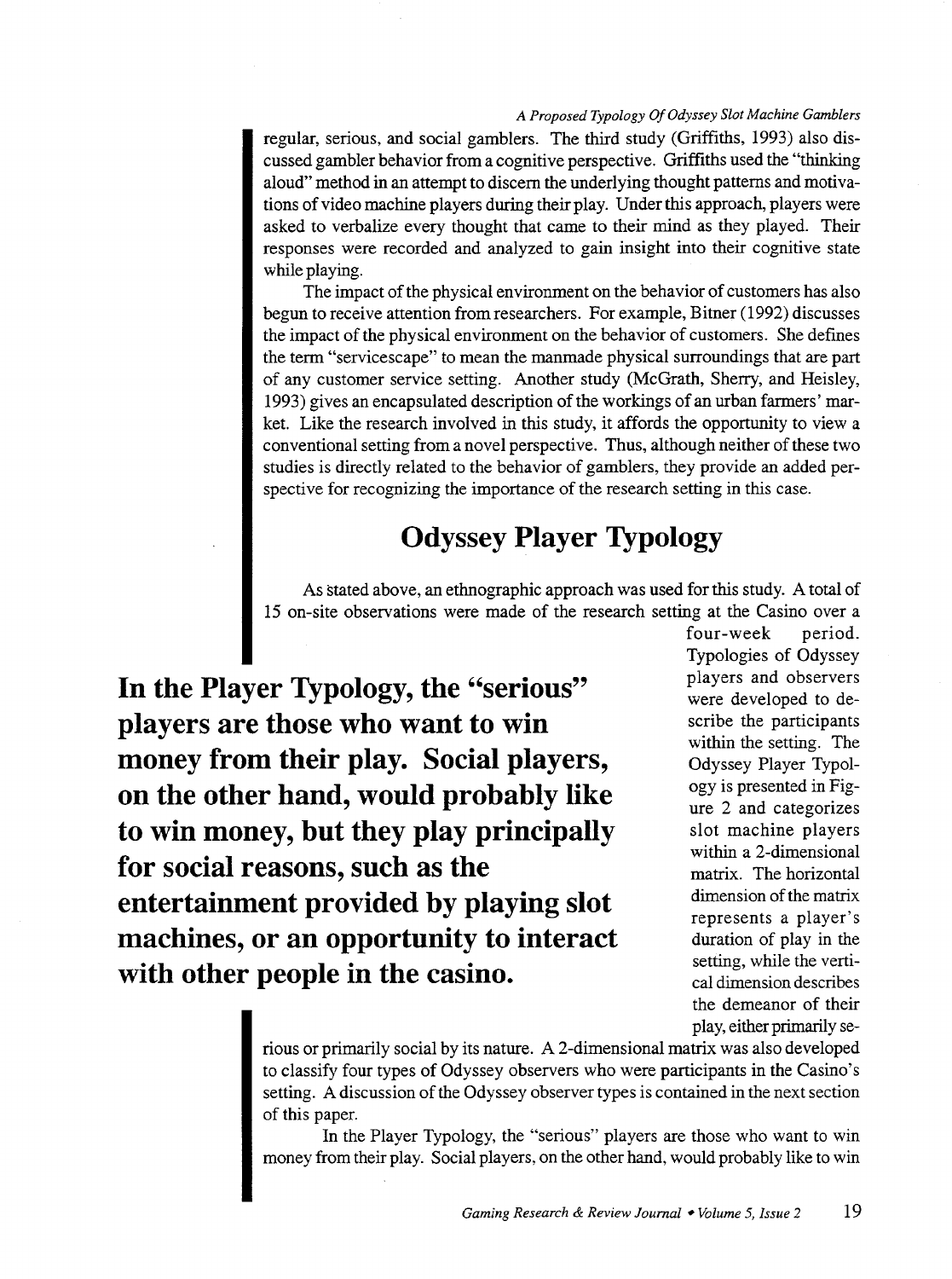money, but they play principally for social reasons, such as the entertainment provided by playing slot machines, or an opportunity to interact with other people in the casino. Serious players, then, might be more solitary in nature, wager the maximum bet on any given hand (pull), and be extremely focused on the task of winning. Social players would tend to play with other people, or even in a group, and their behavior in the setting would be more gregarious. Not as solely focused on winning as the serious players, they are more likely to vary the size of their bet, rather than betting the maximum amount allowable.

Therefore, the four quadrants of the Player Typology represent a distinct type of Odyssey slot machine player. The four major types were characterized as follows:

- Serious Short Timers (SSTs)
- Homesteaders
- Fun Lovers (FLs)
- Casual Curiosity Seekers (CCSs)



Figure 2. Odyssey Player Typology

### **Odyssey Player Descriptions**

SSTs are players who participate in the setting only for brief intervals at any one time. They are perceived of as serious gamblers who want to win money from the machine during their play. They do not socialize in the setting nearly as much as their short-term counterparts, the CCSs, nor do they tend to switch back and forth between the various games on the Odyssey.

Homesteaders are players who are serious gamblers and also appear to be focused on winning money from the machine during their play. They usually play for an extended period of time on the same machine. They do not socialize in the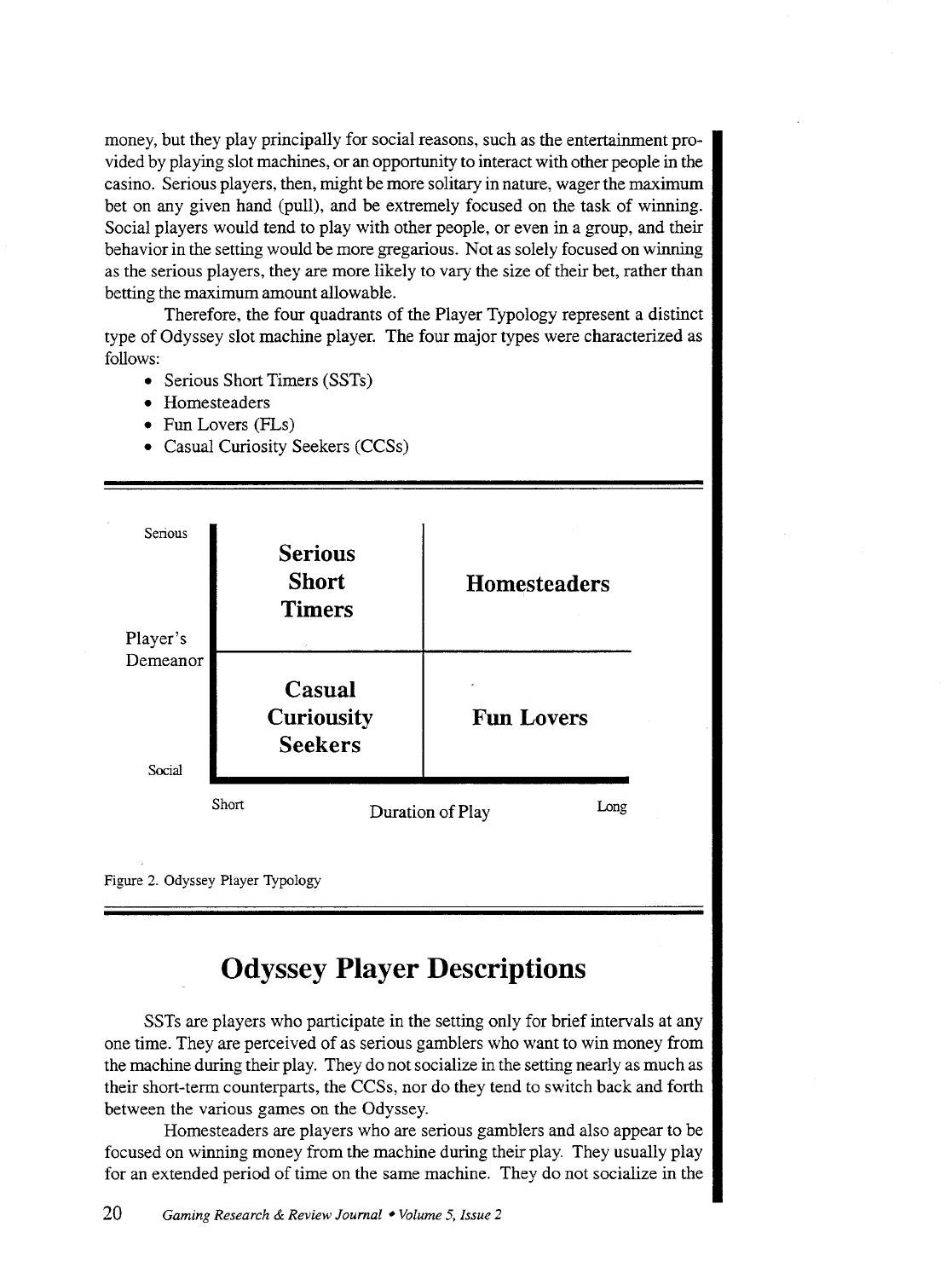setting as much as Fun Lovers would, nor do they switch back and forth between the various games available on the Odyssey. Because of the length of their play, Homesteaders tend to play from a seated position, although they may start out by standing at a machine before actually "zoning in" on that machine for their play.

CCSs are characterized as social players who appear to play the Odyssey machines primarily for their entertainment value. They may be players who are novice gamblers, or merely curious about the new style of Odyssey slot machines. As a result, they are more likely to be machine-hoppers or game-switchers than SSTs or Homesteaders. They do not play the Odyssey machines for as long a time period as the Homesteaders or Fun Lovers, and are more likely to do so entirely while standing in front of the machine. CCSs are more likely to play either with an observer, or with another player on the machine next to them, or even as part of a group than either SSTs or Homesteaders, who are much less social players.

Fun Lovers can be distinguished from CCSs due to the longer length of their play, and from Homesteaders by the primarily social demeanor of their behavior. Because of their longer length of play, Fun Lovers tend to be seated while playing, versus CCSs, who may either sit or stand while they gamble on the Odyssey machines. Like CCSs, they may be machine-hoppers but, unlike CCSs, they will remain in the setting for extended periods of time.

#### **Odyssey Observer Typology**

The other type of actors who participated in the setting were the Observers. Employing an analytic approach similar to the one described above for the Player Typology, a typology for Observers of the Odyssey slot machines was also developed. Odyssey Observers were also grouped into four distinct types:

- Pause Brieflys (casino visitors who "pause briefly" in the area of the Odyssey machines)
- Companions
- Counselors
- Voyeurs

Figure 3 shows a 2-dimensional schema that was developed to classify the four types of Odyssey observers. The horizontal axis depicts an observer's degree of commitment to the setting, represented as either inactive or active depending upon behavior. The vertical axis represents whether an observer has any association with a player in the setting; either knowing a player, or not. In this sense, the vertical axis is not a continuum. It is a choice based upon the observer's background or reasons for being in the setting. Note, however, that an observer could move "up the ladder" from status as a "stranger" to having knowledge of a player during the time in the setting. For example, if an observer were to engage a player in conversation, the observer would make a transition from a being a total stranger to someone who "knows" another person in the setting. The reverse, however, would not be true; that is, one could not move "down" the axis from knowing someone to becoming a total stranger.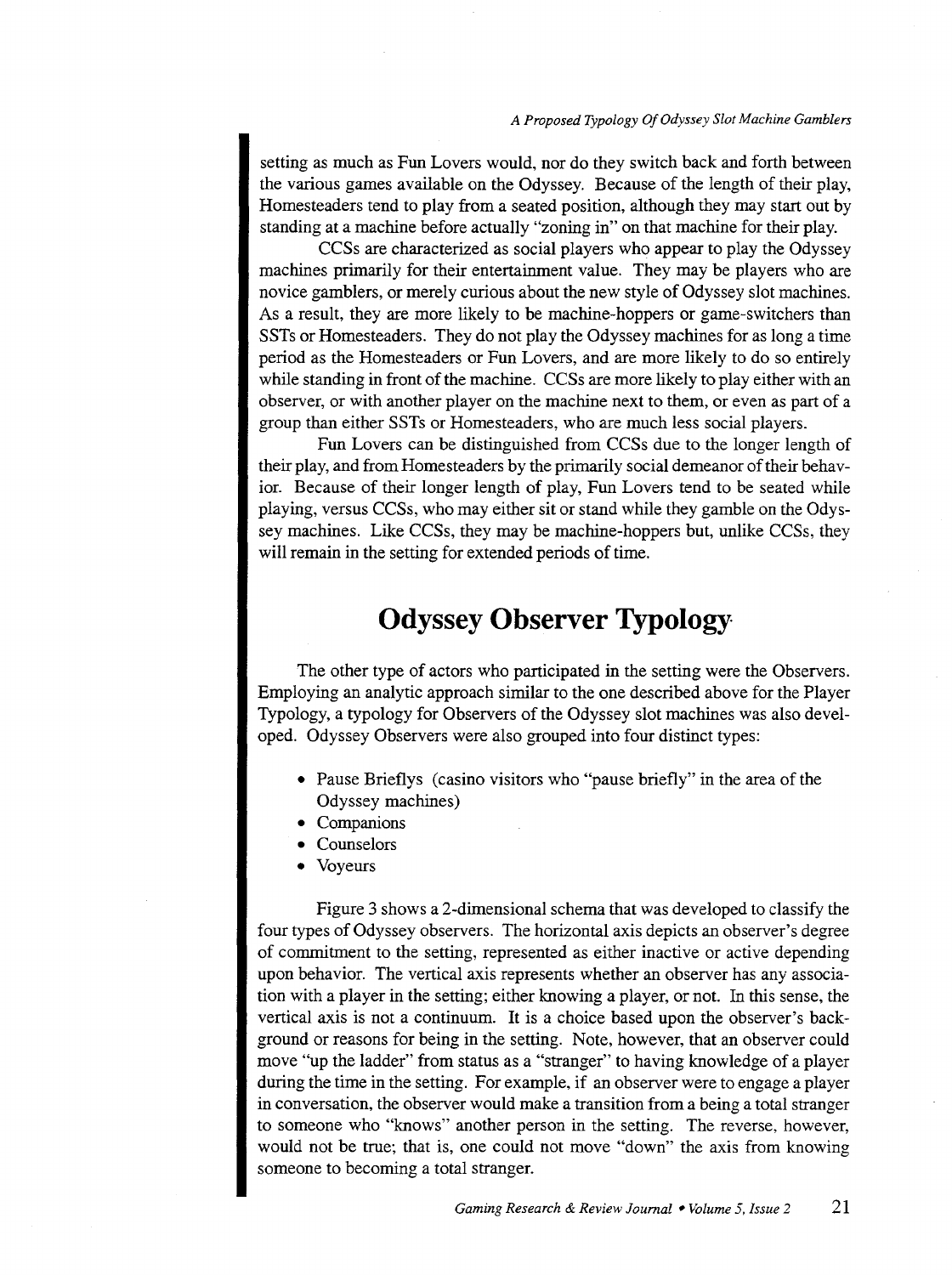Thus, both Pause Brieflys and Voyeurs are strangers to the players in the setting. They are distinguished by their commitment to the setting, primarily reflected in the length of time that they spend in it. Voyeurs tend to be people who have a higher commitment to the activity in the setting. They tend to remain in the setting for an extended period of time, whereas Pause Brieflys enter and exit the setting in a relatively short time.



Figure 3. Odyssey Observers Typology

Both Companions and Counselors have an association of some kind with a player in the setting. However, Companions and Counselors are distinguished by their commitment to the setting, but it is a commitment that is not measured by length of time as it is in the case of the Pause Brieflys and Voyeurs. Rather, their commitment is represented by their behavior relative to a player in the setting. Companions have a very leisurely relationship with a player, doing little more than merely observing play on the machine. Counselors, however, become very involved with their player, in effect becoming almost a co-player.

These four types capture the characteristics of the majority of the observers in the research setting. Collectively, they appear to adequately represent the distinctive behaviors demonstrated by the majority of the observers who were involved in the setting. The major characteristics of each of the four types are discussed next, beginning with Pause Brieflys.

### **Odyssey Observer Descriptions**

The Pause Briefly type of observer represents a person who only briefly enters the setting, or hovers around the margins of the setting in a curious fashion, then leaves the area. Pause Brieflys can act either singly or in a group, but their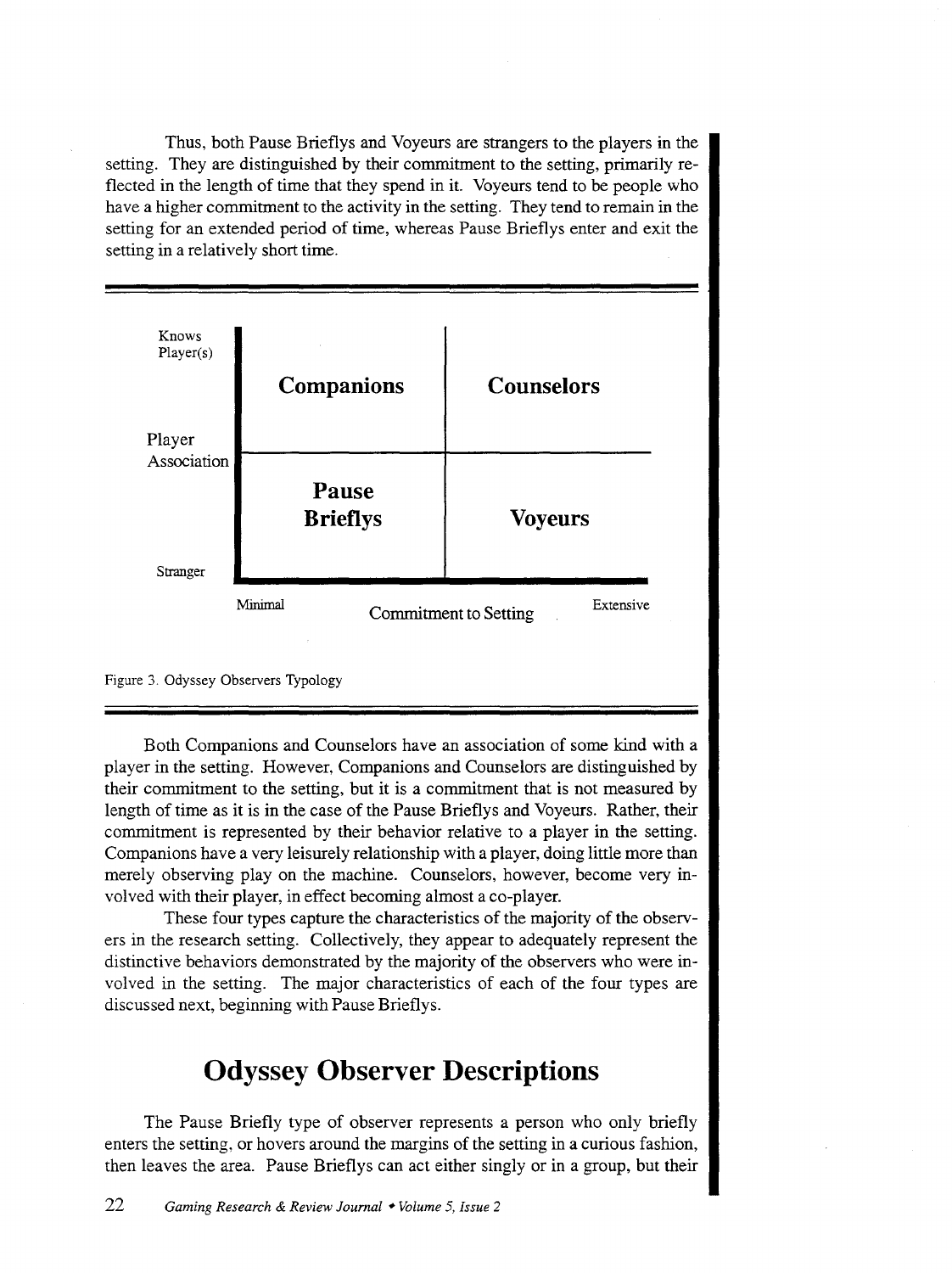distinguishing feature is their short length of stay in the area. In some cases, Pause Brieflys are in the setting for as little as 30 seconds. This time span tends toward the short end of the range, even for Pause Brieflys. Their decision to remain in the area for about 4-5 minutes, however, would reclassify them as Voyeurs (as described below.) Also, versus Voyeurs, who probably are by themselves when they are in the setting, the Pause Brieflys are more likely to enter the setting either with someone else, or as part of a group.

It is not known whether Pause Brieflys return to the setting at a later time, and if so, whether they become players at that time, perhaps as a result of their prior observations. Such a conclusion is presently beyond the scope of this study. In any case, Pause Brieflys are more than just part of the stream of traffic flow past and through this area of the Casino. They represent a distinct aspect of the culture of the setting under study.

The Companion type of observer is best characterized as a person who accompanies a player in order to observe the play. However, Companions are passive in that they stop short of taking an active role in advising the player as to how to play the machine (e.g., which game to select, how much to bet on each hand (pull), which cards to hold (if Poker is played), etc.). The Companion observer may also focus on watching the play not only of the companion, but also of other players or observers in the setting. Further, some Companions tend to be nomads in the sense that they wander into and out of the setting as their player plays the machine. Because their role is largely one of passive accompaniment, they are free to move about, observe other players, and even leave and return as they desire. Finally, Companions can be individuals, or an entire group of people who accompany one or more players.

The Counselor observer represents an individual who accompanies a player into the setting, and closely monitors play on the machine. The Counselor takes an extremely active role in the player's play, bordering in some cases on becoming a joint player with the person seated at the machine, by touching the screen, pointing out features of the game, or advising the player on which cards to hold (if Poker is the game of choice). Because of their relatively active involvement with a player, Counselors tend to be lone individuals, as opposed to Companions, who might observe singly or in a group. Further, Counselors tend to stay put, as their active role requires them to remain near their playing companion. They may stand or sit, but often take up a seated position at the machine next to the player if that machine is open. Thus, they may obstruct play on that machine to an extent, unless another player asks them to get up and move so that they can access the machine at which the Counselor is seated.

The Voyeur observers are solitary individuals. However, they do not appear to share any type of relationship with a player that characterizes both Counselors and Companions. Voyeurs appear to be fascinated by observing the activity in the setting in an almost voyeuristic sense; hence, their name. They remain on and around the fringes of the setting, and usually fix their gaze upon the activity within some portion of the setting, or the play at a single machine. Hence, although they are the least active and least noticeable participants in the setting, they also make up a distinct part of the culture associated with playing Odyssey slot machines.

Although the researchers were unable to document examples of either Voyeurs or Pause Brieflys becoming players in the setting, it seems likely that both types may eventually become players. The Voyeurs are more likely to make the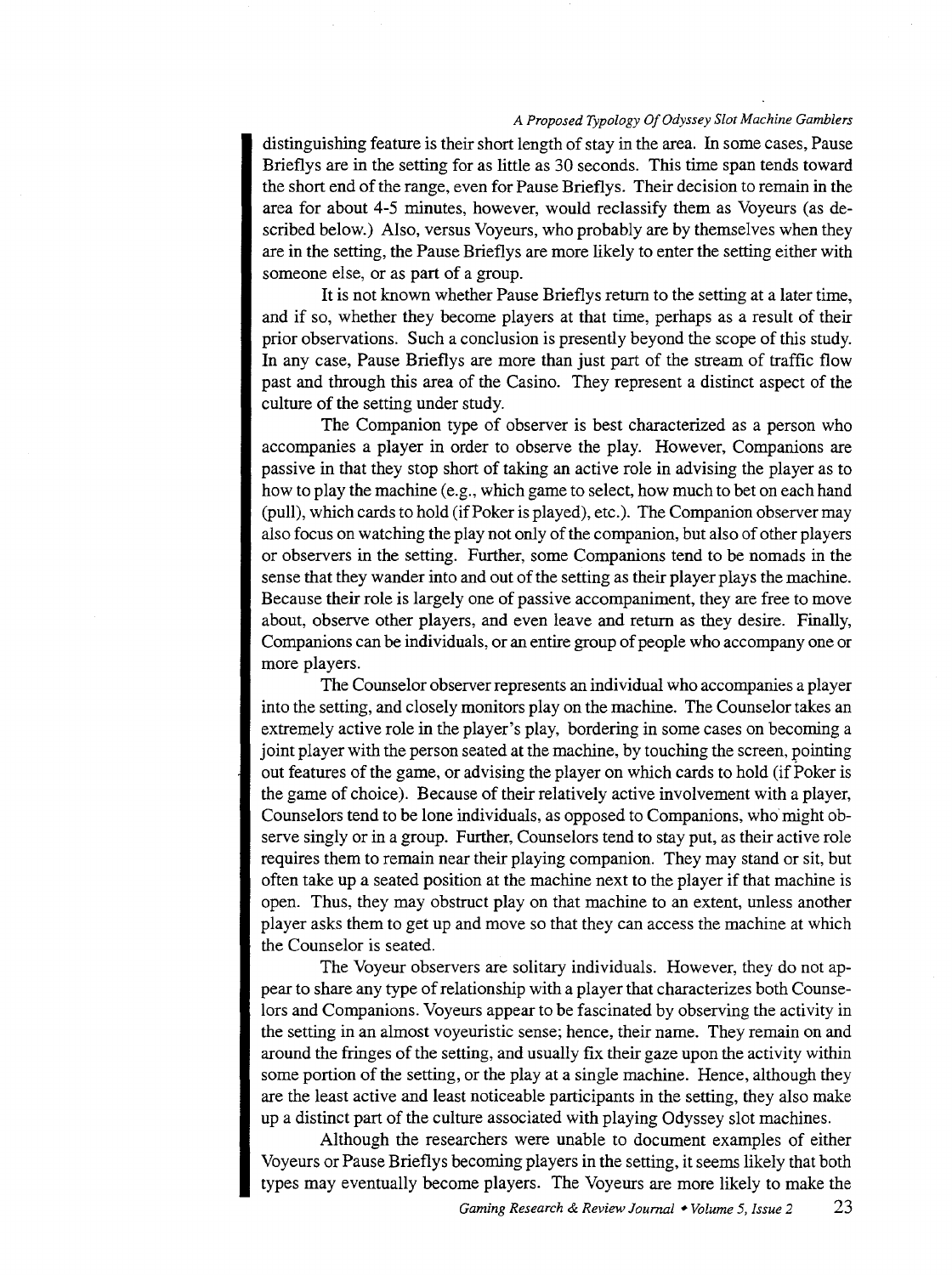transition while they are in the setting than Pause Brieflys. Since the Pause Brieflys typically exit the setting rather quickly, it is evident that they will only become players if they decide to return at a later time.

### **Summary Observations and Study Limitations**

In summary, three general observations may be drawn from studying the culture associated with playing the Odyssey slot machines:

• An ethnographic approach made sense, given a lack of previous available research on the Odyssey machines and the researchers' low degree of familiarity with the setting.

• Well-defined Player types exist in the Casino, according to both their length of play and their playing demeanor.

• Observer types also exist in the Casino, according to their Player association and their commitment to the setting.

Given the exploratory nature of this study, few direct conclusions can be drawn at this juncture about the nature of play on the Odyssey slot machines. In particular, more time in the setting would be needed for confirmation of the typologies developed thus far. Also, limited triangulation was conducted in other settings to confirm the observations arising from this study. Further, only a limited number of participant interviews were conducted and the observations in this study were predominantly of a non-participant nature. All of these considerations augured for the development of summary observations, rather than definitive conclusions.

### **Implications for Future Research**

Although a qualitative study of the Odyssey slot machines yielded several significant insights, much additional work remains to be done. The following issues need to be explored more fully through a future research agenda:

• How important is the location of the machines within the casino? The Odyssey machines were situated in a high traffic area of the casino. It is uncertain whether similar observations would be recorded if the machines had been located elsewhere.

• A comparative analysis of this study's player characteristics should be undertaken which would include other settings, other types of slot machines and market segments. Such research would determine whether this study's observations are unique only to this setting, or whether they can be generalized beyond the scope of this project.

• Are the Odyssey machines capturing the target market, as set forth by the casino or the manufacturer? It was beyond the scope of the current study to try to identify if either Casino or the manufacturer was accomplishing this goal.

• How well does the Odyssey Player Typology match playing styles and gambling motivations? A considerable amount of quantitative research has been conducted in the areas of player motivation and gambling styles. An open issue is whether there is congruence in the findings of both quantitative and qualitative approaches.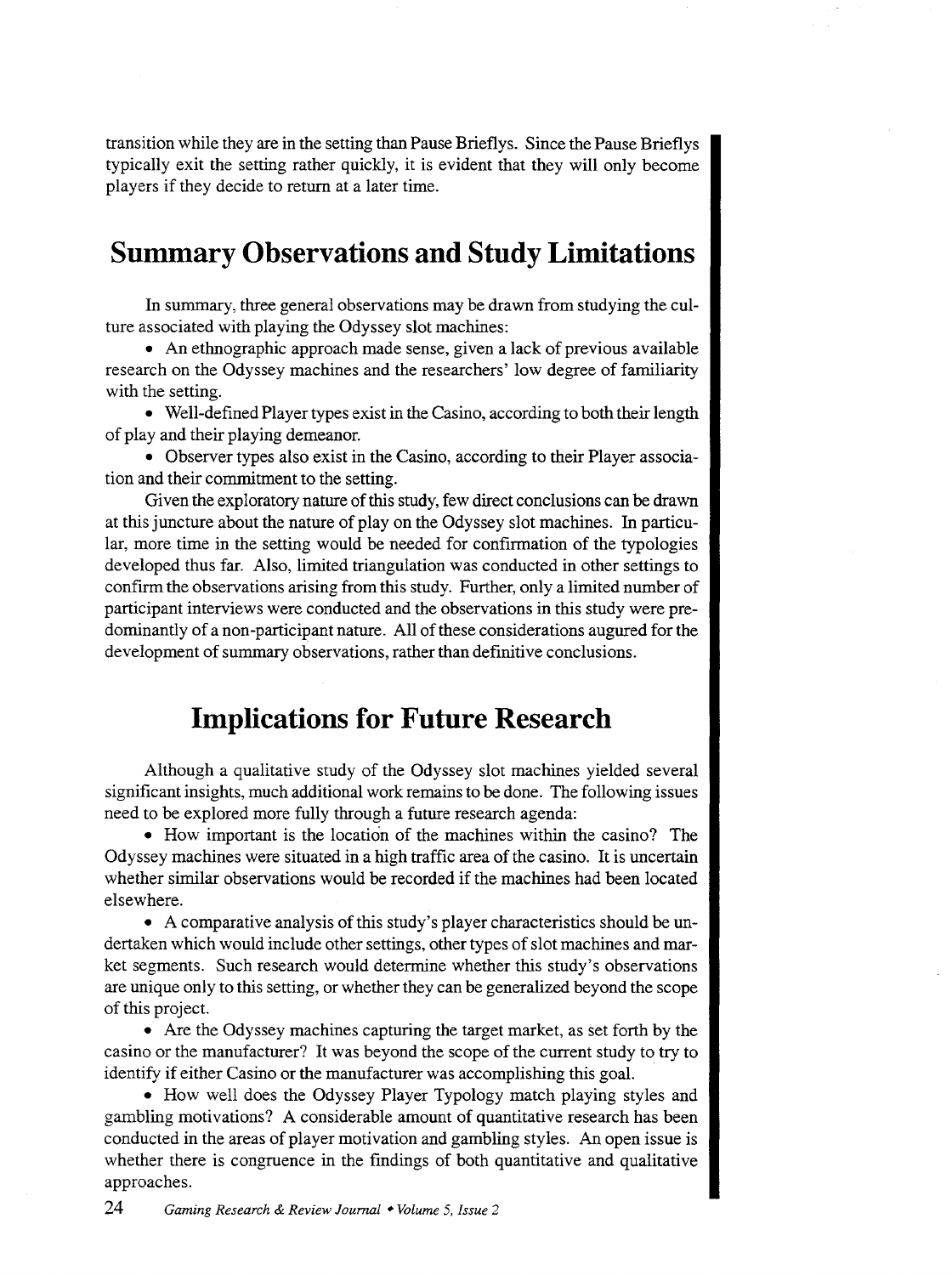## **References**

- Amould, E. J. & Wallendorf, M. (1994). Market-oriented ethnography: Interpretation building and marketing strategy formulation. *Journal of Marketing Research, 31,* (4), 484-505.
- Bitner, M. J. (1992). Servicescapes: The impact of physical surroundings on customers and employees. *Journal of Marketing,* 56,57-71.

Brewer, K. P. & Cummings, L. E. (1995). Gaming language: Getting a handle on slots. *Cornell Hotel*  & *Restaurant Administration Quanerly 36,* (2), 74-79.

Griffiths, M. (1993). A study of the cognitive activity of fruit machine players. In Eadington, W. R. & Cornelius, J. A. (Eds.), *Gambling Behavior and Problem Gambling* (pp. 85-109). Reno, NV: Institute for the Study of Gambling and Commercial Gaming, University of Nevada, Reno.

International Gaming Institute. (1997). Unpublished reports of conversations with Las Vegas gaming executives regarding new slot machine play. University of Nevada, Las Vegas.

McGrath, M.A., Sherry, J. F., Jr. & Heisley, D. D. (1993). An ethnographic study of an urban periodic marketplace: Lessons from the Midville Farmers' Market. *Journal of Retailing, 69,* (3), 280-319.

Rayner, B. (1997). Now hear this. *Electronic Business Today, 23,* (8), 36-41.

- Walker, M. B. (1992a). The presence of irrational thinking among poker machine players. In Eadington, W. R. & Cornelius, J. A. (Eds.), *Gambling* and *Commercial Gaming: Essays in Business, Economics, Philosophy* and *Science* (pp. 485-498). Reno, NV: Institute for the Study of Gambling and Commercial Gaming, University of Nevada, Reno.  $\ddot{\mathbf{x}}$
- Walker, M. B. (1992b). A sociocognitive theory of gambling involvement. In Eadington, W. R. & Cornelius, J. A. (Eds.), *Gambling and Commercial Gaming: Essays in Business, Economics, Philosophy* and *Science* (pp. 371-397). Reno, NV: Institute for the Study of Gambling and Commercial Gaming, University of Nevada, Reno.